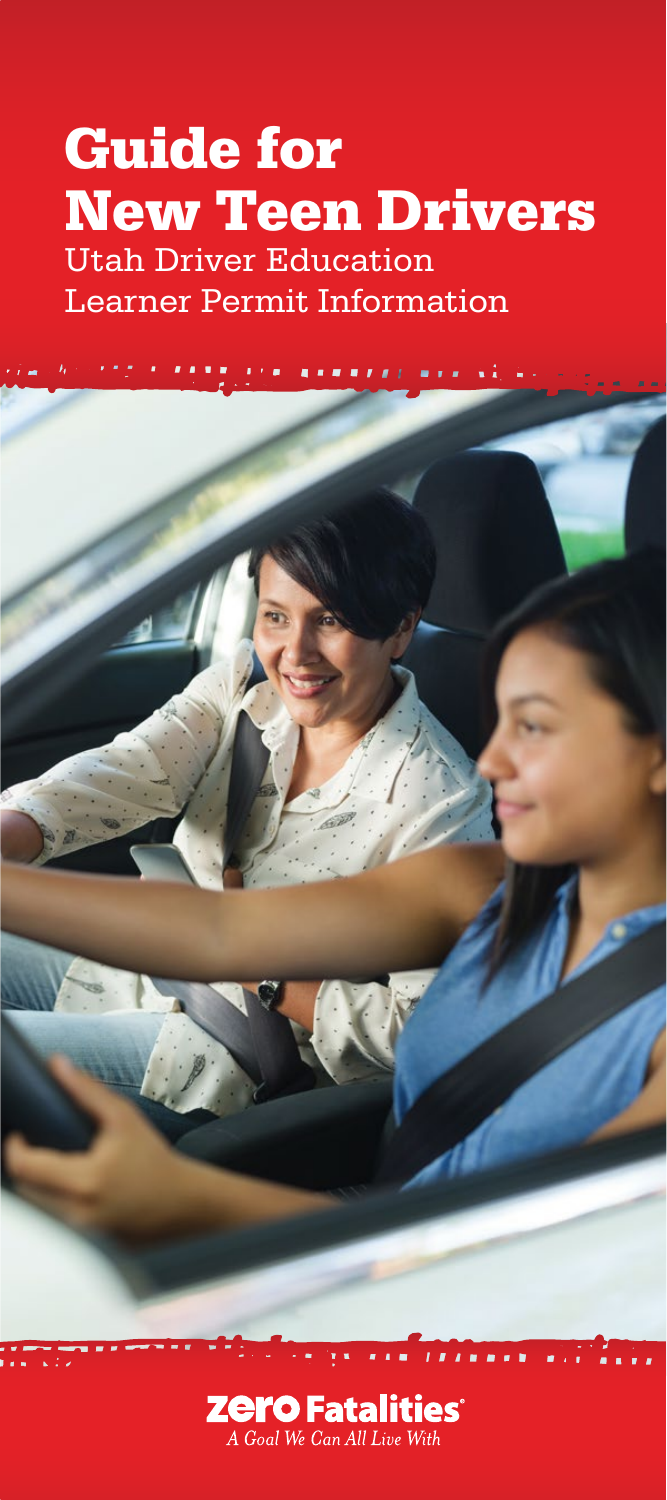#### - - - *- - - - - -* -<u>tan zing masa sa</u> Graduated Driver Licensing Laws at the Learner Permit Stage:

- $\Box$  You must be at least 15 years old.
- $\Box$  Teens under age 18 must have a learner permit for at least six months before applying for a driver license. However, if the teen turns 18 during this six-month time period, they can apply for a driver license upon turning 18.
- $\Box$  Teens must complete at least 40 hours of practice drive time. At least 10 of those hours must be at night before applying for a driver license.
- □ Teens must be at least 16 before applying for a driver license.

The Utah Driver License Division (DLD) and driver education instructors recommend that you have a learner permit prior to taking a driver education course. You must have a learner permit to complete the in-car requirements of the course. Completion of a driver education course is required to obtain your Utah driver license for anyone 18 years of age and younger.



Learn the rules of the road and begin studying for the written exam. Download the Utah Driver Handbook found at

ZeroFatalities.com/learner-permit or scan the QR code



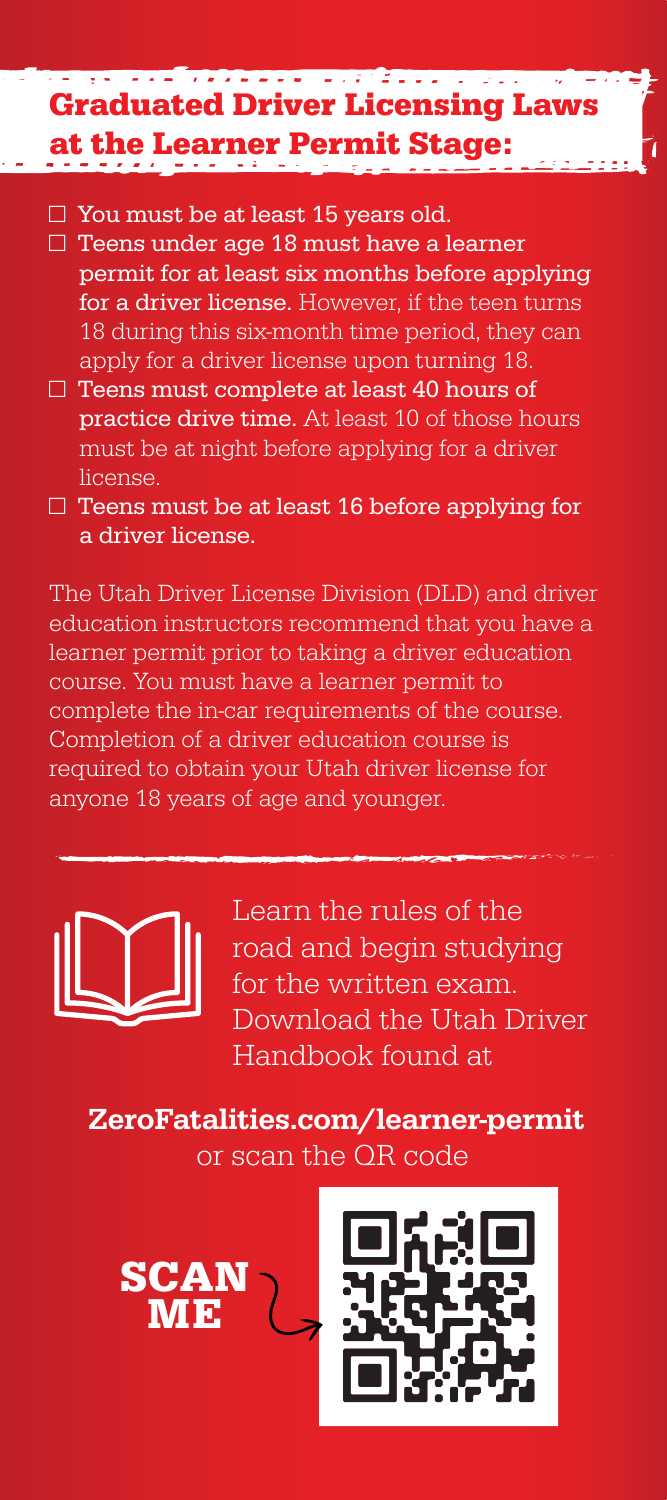## Schedule an Appointment

- Go to ZeroFatalities.com/learner-permit
- Fill out the application. Applications are available in a DLD office, if needed.
- Schedule an appointment at the Driver License Division.

#### <u> André de la companya de la partida </u> Proof of Identity (Items Needed)

- The following items must be presented at the Driver License Division when applying for a learner permit or any driver license:
	- ° Name and date of birth (certified birth certificate or a passport).
	- ° Social Security card.
	- ° Proof of Utah residency. If under age 18, proof of residence can be mail that is sent to your parent/legal guardian's address.
- A parent or guardian of applicants under 18 must sign for financial responsibility.
- Submit a nonrefundable fee of \$19.00.

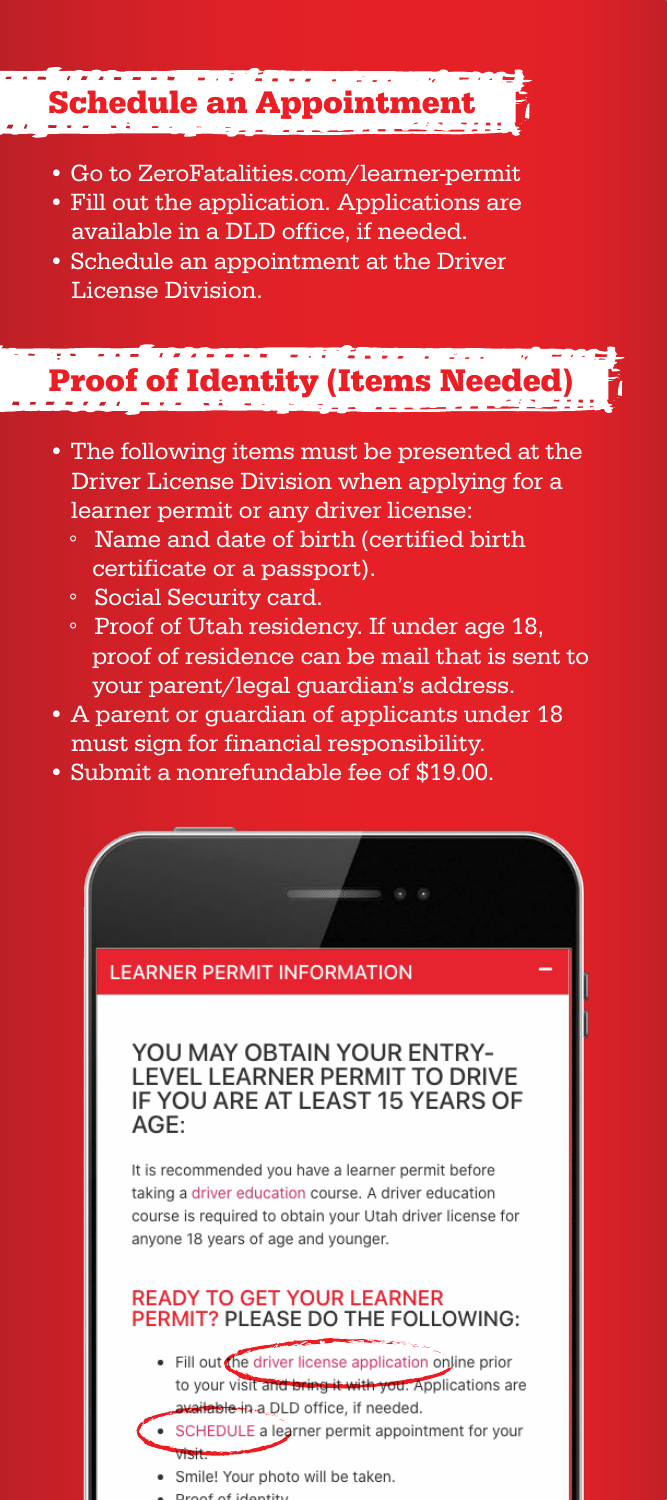

- Pass a 50-question written knowledge test.
	- ° Utah Driver Handbook is available at ZeroFatalities.com/learner-permit.
	- ° If an applicant does not pass the written knowledge test within three attempts, a new application should be submitted with a \$19.00 fee.
- Pass the vision test.

#### When the learner permit holder is driving:

- The learner permit must be in the applicant's immediate possession.
- An approved driving instructor, parent or legal guardian who is licensed, is occupying the seat beside the applicant.
- The responsible adult who signed for financial responsibility, who is a licensed driver, is occupying the seat beside the applicant.

#### 18 years and older: the learner permit entitles you to operate a motor vehicle only if:

- A person 21 years of age or older, who must be a licensed driver, is occupying the seat beside the applicant.
- The learner permit is in the applicant's immediate possession.

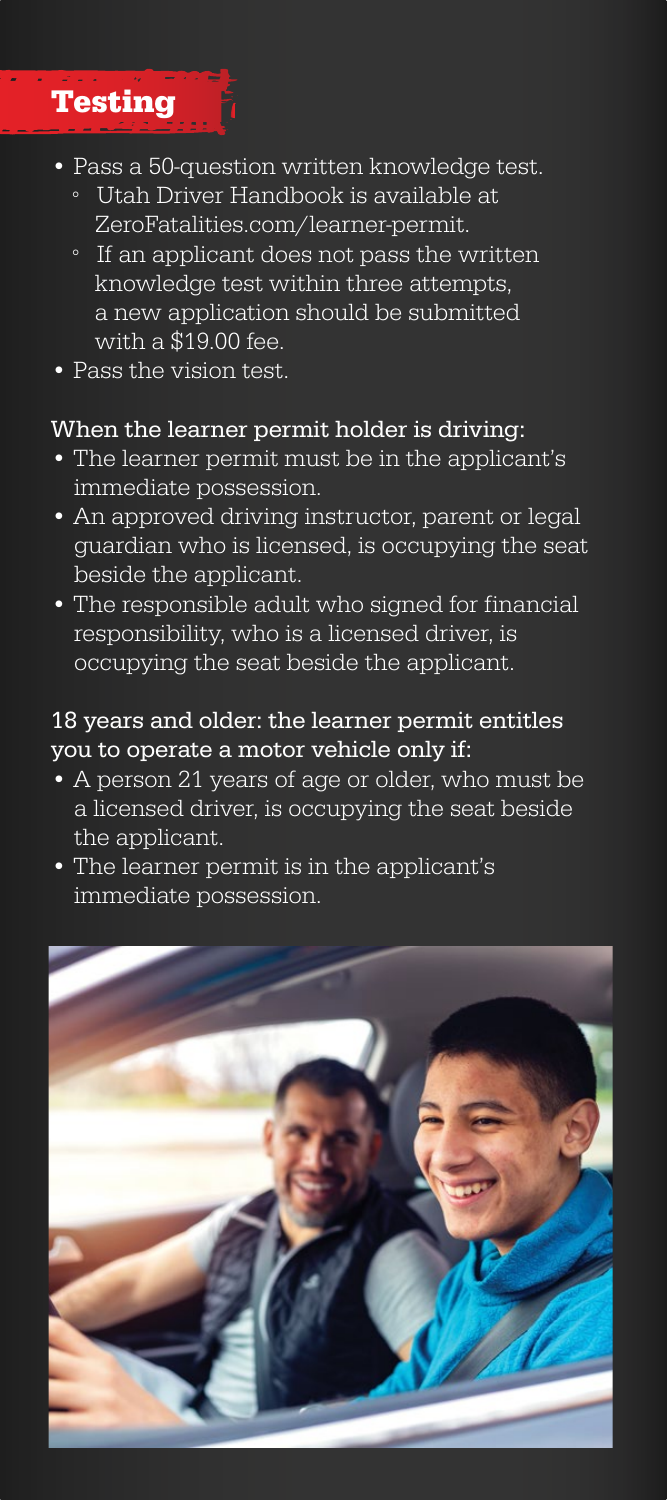### Teaching Your Teen to Drive

Parents, inexperience behind the wheel is the number one reason teen drivers get into crashes. For teens to become safe and responsible drivers, they need to develop a range of critical driving skills.

These skills are learned during the 40 hours of required drive time completed while they have their learner permit.

Zero Fatalities provides research-based resources\* to help you teach your teen safe driving skills, including:

- Short videos: six different driving environments.
- Goal guide: reach driving goals in specific areas.
- Logging and rating tools: track practice by environment and record where teens need more work.

Begin by watching the videos together at ZeroFatalities.com/learner-permit and once your teen has obtained their learner permit, take it to the road.



\*Source: Children Hospital of Philadelphia (CHOP) Center for Injury Research and Prevention